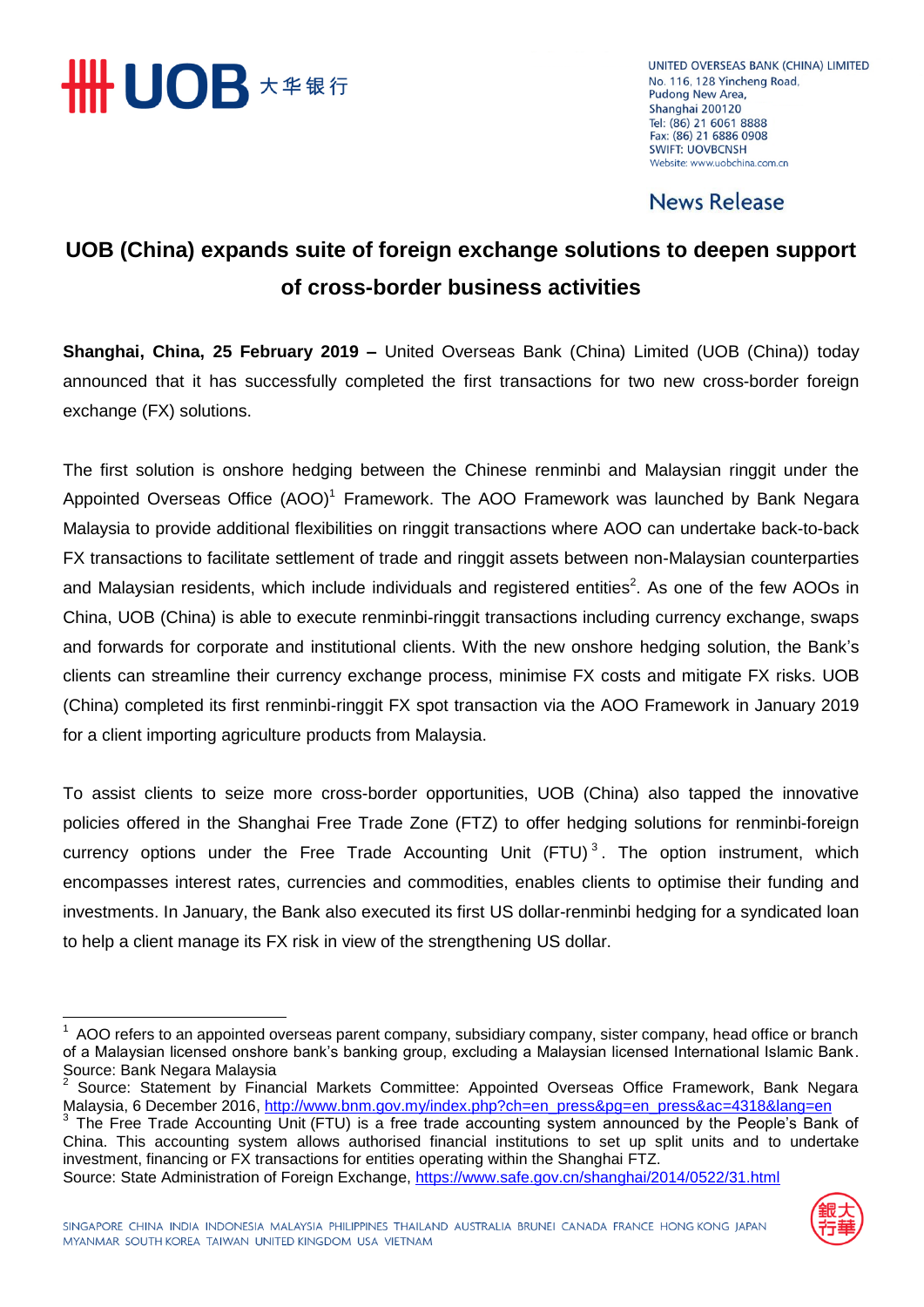## **HHUOB \*\*\*\***

Mr Mark Yang, Head of Global Markets, UOB (China), said, "The Belt and Road Initiative and renminbi internationalisation continue to drive regional trade and investment flows. As a result, we are seeing a growing demand from our clients for diversified cross-border and cross-currency solutions to hedge their market risks. In continually enriching our offering of FX solutions, we can help our clients drive their performance. In 2019, we will remain focused on enhancing our market research and risk management strategies, and expanding our Southeast Asian currency-based solutions to serve our clients' needs more effectively."

UOB (China) is committed to providing clients with more comprehensive FX solutions. The Bank is a direct market maker of renminbi-Singapore dollar and renminbi-Thai baht, and is able to do direct trading for its clients through the China Foreign Exchange Trade System (CFETS). The Bank also partners regulators, industry bodies and the rest of UOB Group to keep clients updated on market developments, insights and potential opportunities across the region through events such as seminars.

The Bank's FX business grew steadily in 2018. UOB (China) was among the top 40 traders in China's interbank FX market and the top ten traders on CFETS' trading platform on an Executable Streaming Prices (ESP)<sup>4</sup> basis. UOB (China) is the only foreign bank among the top ten ESP traders.

- Ends -

#### **About United Overseas Bank (China)**

United Overseas Bank (China) Limited (UOB (China)) is a wholly-owned subsidiary of United Overseas Bank Limited (UOB), a leading bank in Asia. Headquartered in Shanghai, UOB (China) was incorporated in the People's Republic of China on 18 December 2007 and commenced operations on 2 January 2008. With a stable and far-sighted approach, UOB (China) has grown its network to 16 branches and sub-branches in the major cities across China.

Over the years, our employees have carried through the entrepreneurial spirit, the focus on long-term value creation and an unwavering commitment to do what is right for our customers and our colleagues.

We believe in being a responsible financial services provider and we are committed to making a difference in the lives of our stakeholders and in the communities in which we operate. Just as we are dedicated to helping our customers manage their finances wisely and to grow their businesses, UOB (China) is steadfast in our support of social development, particularly in the areas of art, children and education.

<sup>4</sup> On 5 February 2018, CFETS announced the integration of a US dollar/renminbi bilateral ESP module into its FX trading platform, where traders' orders are matched instantaneously based upon pricing. Source: CFETS: Announcement on the CFETS New FX Trading Platform Launching (Phase II) <http://www.chinamoney.com.cn/english/svcnrl/20180126/2297.html>